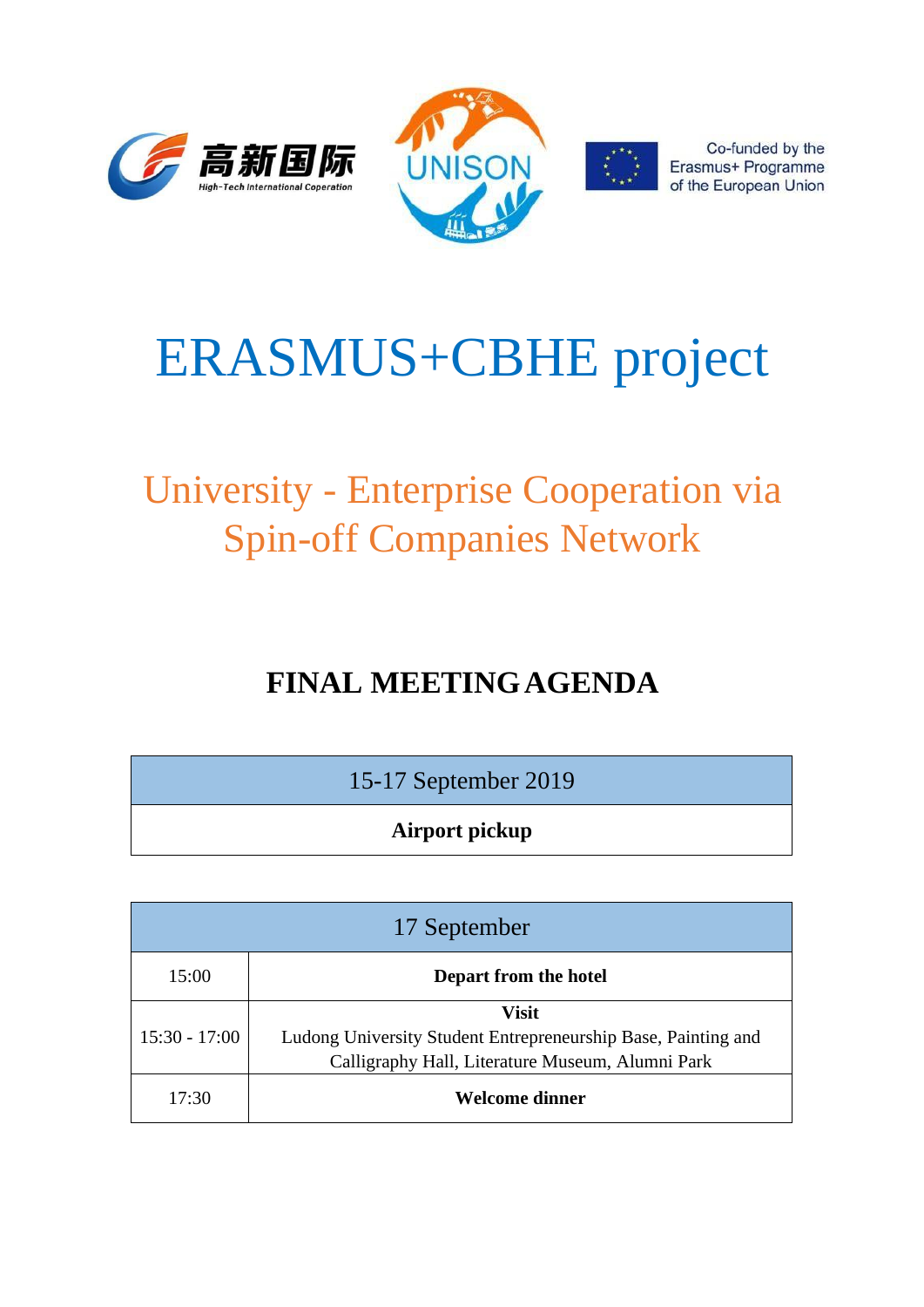

Co-funded by the<br>Erasmus+ Programme<br>of the European Union

Ē.

### **Meeting place - Ludong University**

**Address - 186, Middle Hongqi Road , Zhifu District, Yantai City , Shandong Province,** 

#### **China**

| 18 September    |                                                                                                                                          |  |
|-----------------|------------------------------------------------------------------------------------------------------------------------------------------|--|
| 8:30            | <b>Registration</b><br>At the Crowne Plaza Yantai Seaview conference room                                                                |  |
| $9:00 - 9:15$   | <b>Welcome Speech</b><br><b>Ludong University</b>                                                                                        |  |
| $9:15 - 9:30$   | <b>Introduction and presentation of USC</b><br>Vice-Rector for Students and Internationalisation<br>University of Santiago de Compostela |  |
| $9:30 - 9:45$   | <b>Presentation of UNISON SOC-manual</b><br>Fachhochschule des Mittelstands                                                              |  |
| 9:45            | <b>Project Development and Outcomes</b>                                                                                                  |  |
| $9:45 - 10:00$  | <b>Presentation</b><br><b>Ludong University</b>                                                                                          |  |
| $10:00 - 10:15$ | <b>Presentation</b><br>Yantai Academie of Agricultural Sciences                                                                          |  |
| $10:15 - 10:30$ | <b>Presentation</b><br><b>Tbilisi State University</b>                                                                                   |  |
| $10:30 - 10:45$ | <b>Presentation</b><br><b>Telavi State University</b>                                                                                    |  |
| $10:45 - 11:00$ | <b>Presentation</b><br>Perm State University                                                                                             |  |
| $11:00 - 11:15$ | <b>Presentation</b><br>Saint-Petersburg State University of Economics                                                                    |  |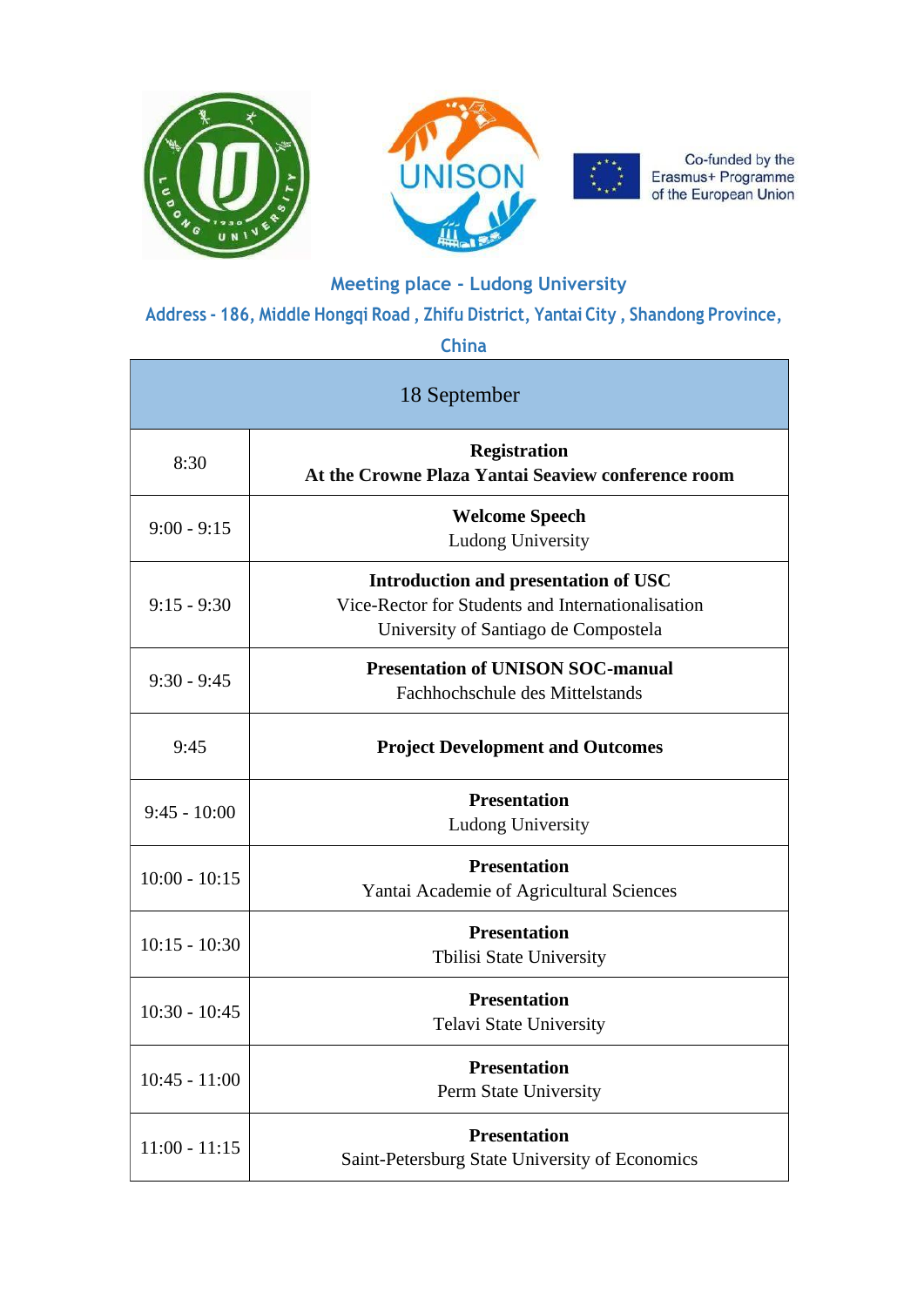| $11:15 - 11:30$ | <b>Presentation</b><br>Moscow State University of Geodesy and Cartography                        |
|-----------------|--------------------------------------------------------------------------------------------------|
| $11:30 - 11:45$ | <b>Presentation</b><br>Bologna Club                                                              |
| $11:45 - 12:00$ | <b>Presentation</b><br>Nizhnevartovsk State University                                           |
| $12:00 - 13:30$ | Lunch                                                                                            |
| $13:30 - 14:30$ | <b>Visit</b><br>1861 National Advertising Creative Industry Park of Yantai City                  |
| $14:45 - 18:00$ | <b>Visit</b><br>Changyu Wine Town or Yangma Island<br>(depending on time and weather conditions) |
| 19:00           | <b>Dinner</b><br>After dinner, back to hotel.                                                    |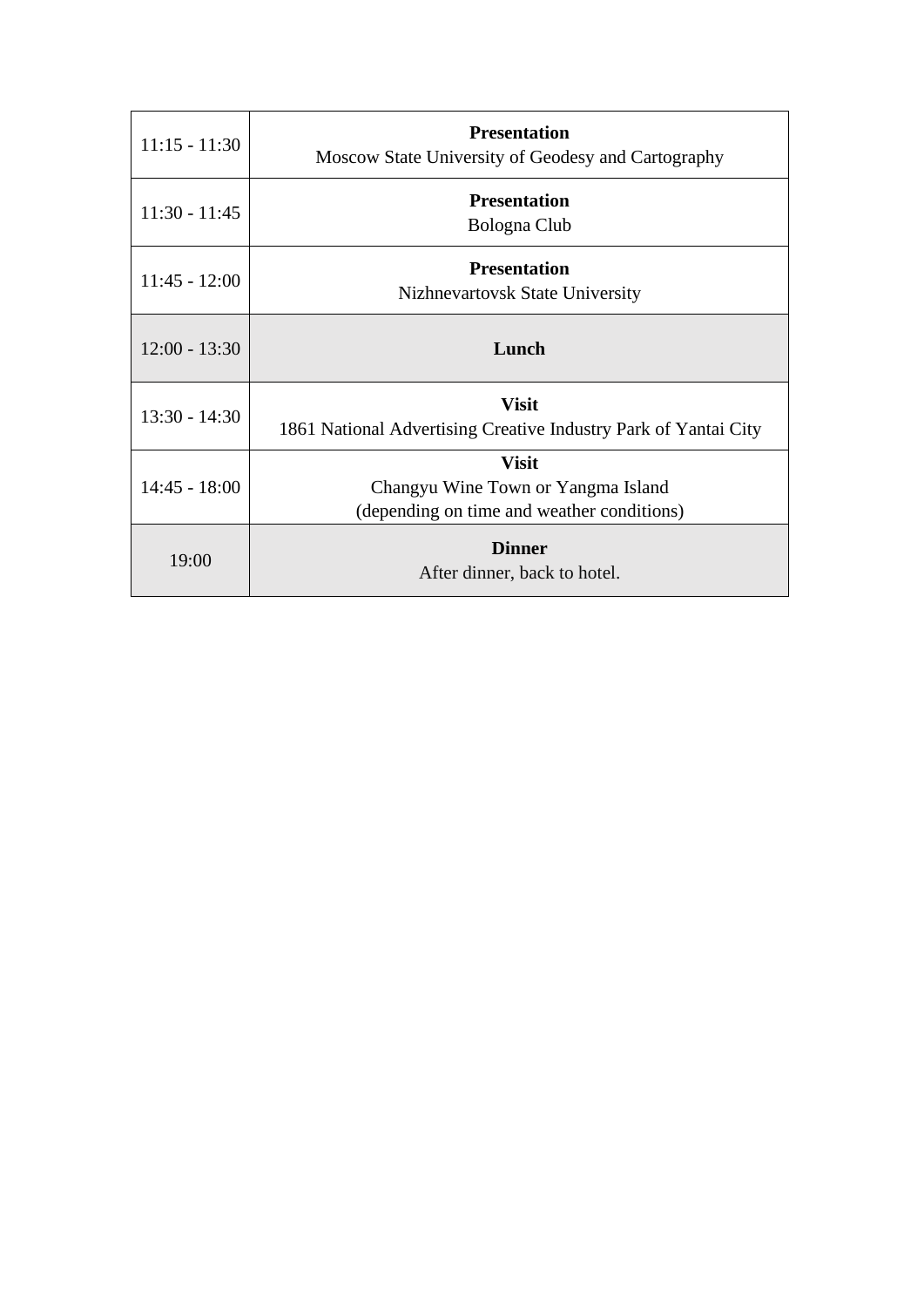



Co-funded by the Erasmus+ Programme of the European Union

## **Meeting place –Yantai Academy of Agricultural Sciences (YAAS) Address -.the first meeting room, No.26 Gangchengxida Street, Fushan District,**

#### **265500, Yantai City**

| 19 September |                                                                                                                                                         |  |
|--------------|---------------------------------------------------------------------------------------------------------------------------------------------------------|--|
| 8:30         | <b>Gathering at hotel Crowne Plaza Yantai Seaview</b>                                                                                                   |  |
| $9:15-9:25$  | <b>Registration</b>                                                                                                                                     |  |
| $9:30-9:45$  | <b>Welcome words from Mr. Liu Minxiao</b><br>President of Yantai Academy of Agricultural Sciences.                                                      |  |
| 9:45-10:30   | <b>Current Situation, Problems and Suggestions on the Development</b><br>of Agricultural Spin-Off Enterprises in China<br>Jiang Zhongwu, Yantai Academy |  |
| 10:30-11:00  | Observation the Fruit Scientific and Technological Achievement                                                                                          |  |
| 11:00-12:00  | <b>Visit</b><br>Yantai Agricultural Science and Technology Expo Garden                                                                                  |  |
| 12:00-14:00  | Lunch                                                                                                                                                   |  |
| 14:00-15:30  | <b>Visit</b><br>Fushan Cultural Science and Technology Expo Park                                                                                        |  |
| 15:30-17:30  | <b>Visit</b><br>Yantai Guolu Temple                                                                                                                     |  |
| 18:00        | <b>Dinner</b><br>After dinner, back to hotel.                                                                                                           |  |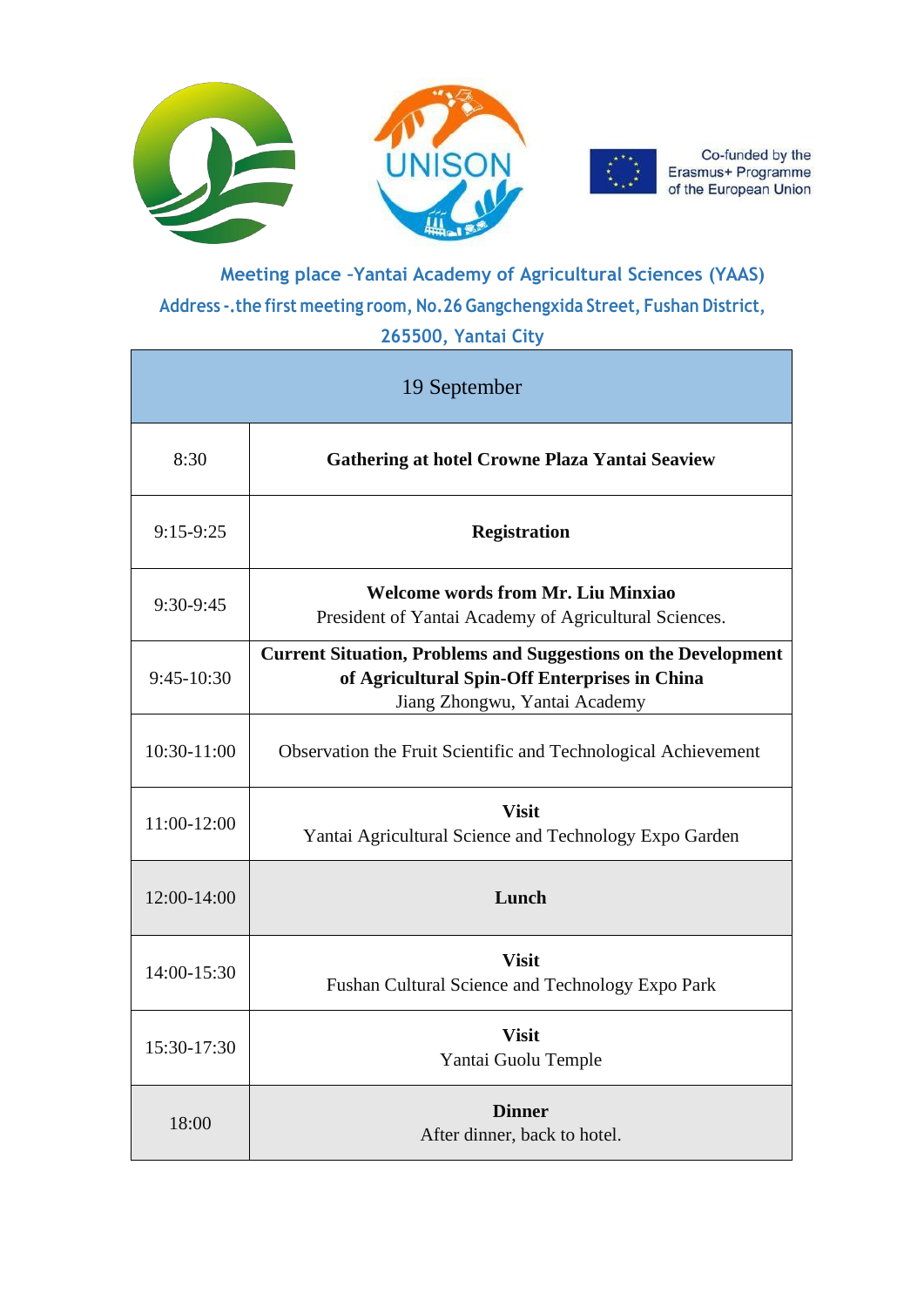





Co-funded by the Erasmus+ Programme of the European Union

### **Meeting place - Yantai High-tech international scientific and technological cooperation Co.,Ltd.**

**Address - 39-8 Keji Dadao, Gaoxin District, Yantai City, Shandong Province, People'** 

#### **s Republic of China**

| 20 September    |                                                                                                              |  |
|-----------------|--------------------------------------------------------------------------------------------------------------|--|
| 9:00            | Gathering at hotel Crowne Plaza Yantai Seaview                                                               |  |
| $9:30-10:00$    | <b>Presentation</b><br>Yantai High-tech international scientific and technological<br>cooperation Co., Ltd.  |  |
| 10:00-10:30     | <b>Signing ceremony</b>                                                                                      |  |
| $10:30 - 10:45$ | <b>Spin-offs and Gender Perspective. INNOVATIA Programme</b><br>University of Santiago de Compostela         |  |
| 10:45-11:30     | <b>External Audit</b><br>Carlos Machado-External evaluator                                                   |  |
| 11:30-14:00     | Lunch                                                                                                        |  |
| 14:00-14:30     | O&A<br>Moscow State University of Geodesy and Cartography                                                    |  |
| 14:30-16:00     | <b>Working group-What's next?</b><br><b>Future Collaboration</b>                                             |  |
|                 | <b>Brainstorming - New CBHE Proposals</b><br>Yantai High-tech company will publish a new project initiative. |  |

16:00-16:30 **Session about the INNOVATIA Programme**